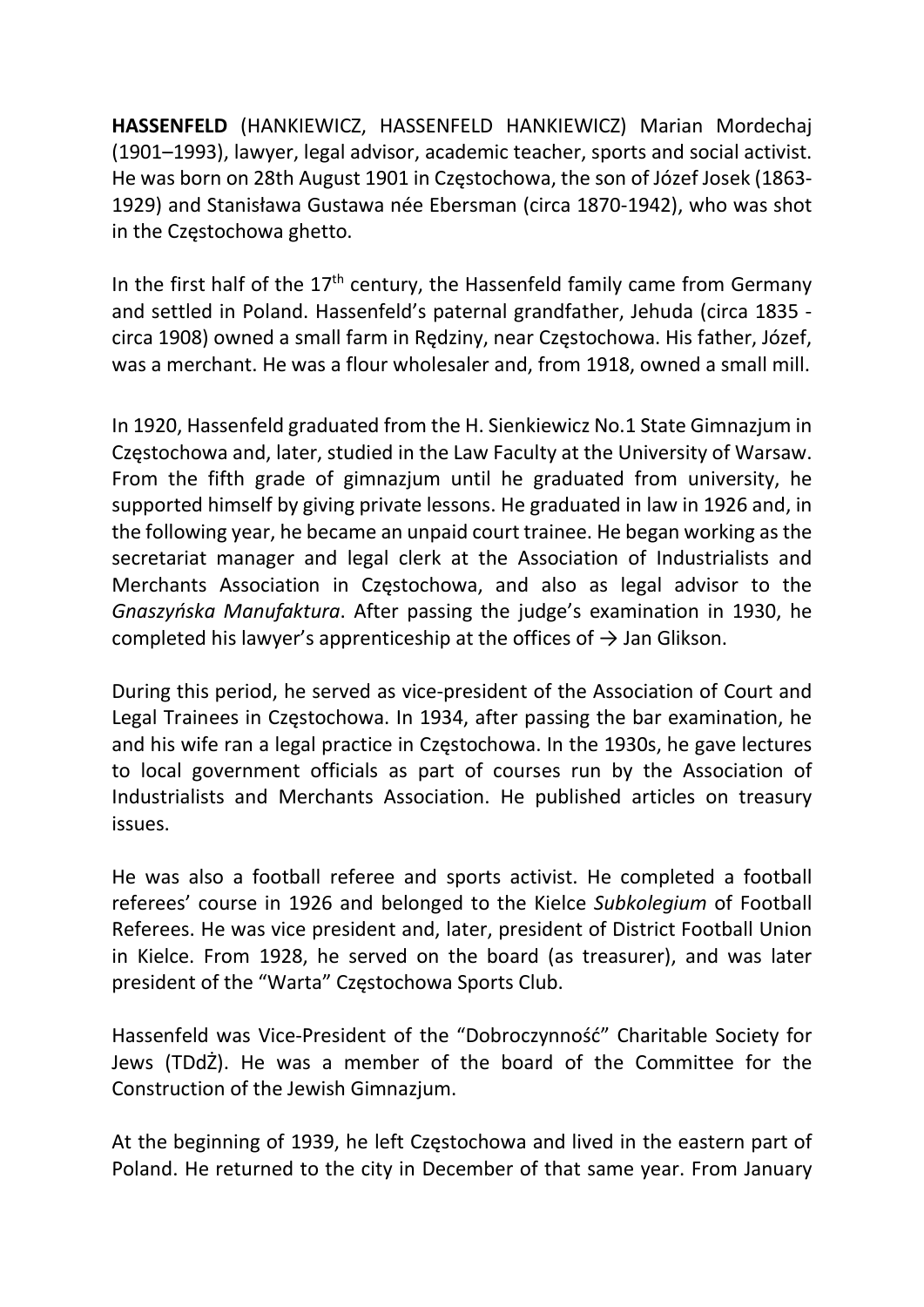1940 he managed the Registration and Statistics Department of the Judenrat. Suspected of underground activity, on 5th August 1940, he was arrested and imprisoned in the German prison in Zawodzie in Częstochowa. He was released through the efforts of family and friends. From 1941, he lived in the Częstochowa ghetto.

As chairman of the TDdŻ, he looked after the aged care home, the orphanage and the hospital. At the end of 1941, thanks to external help, he extracted himself from the ghetto and hid near Koniecpol. From 1942, under the surname "Hankiewicz", he then hid in Warsaw. Together with his wife, who was in hiding with him, he looked after his niece from Częstochowa – eleven-year-old Irena Librowicz (later, Irit Amiel). Hassenfeld was active in the underground Council to Care for Jews. During the uprising in 1944, he and the other residents of ul. Marymoncka were transported to Wawrzyszewa by the Germans. There, he was held there as a hostage, but managed to escape. He hid in the Pocieszna Górka settlement (in the Piotrków County). In February 1945, he returned to Częstochowa, where he and his wife opened a legal practice.

In 1952, on the authority of the Katowice Bar Council, he organised legal teams in Częstochowa. In 1953, he joined the No.1 Lawyers Team. He was also legal advisor to the municipal authorities and to several industrial plants in Częstochowa. Hassenfeld was also employed as a researcher at the Higher School of Economics (WSE) in Częstochowa, where he was vice-chancellor (1949-51) and, later, chancellor (1956-60). In 1960-61, he served as the representative of the Ministry of Higher Education, regarding the liquidation of the WSE [Higher School of Economics]. He was a member of the Organisational Committee of the School of Engineering in Częstochowa. In 1952-53, and again in 1960-61, he taught law at the School of Engineering (from 1955, the Częstochowa University of Technology).

In 1945–46, he was a member of the Industrial Commission of the Municipal National Council. He was co-organiser and, later, vice-chairman of the District Commission for the Investigation of German Crimes. He was a co-founder of the District Court in Częstochowa, as well as of the Association of Democratic Lawyers. He belonged to the board of the Polish Teachers Union (ZNP).

He retired in 1976, but was still communally active. He chaired the Historical Commission of the Czestochowa Bar Council, which prepared the history of the Częstochowa-Piotrków bar. He headed the group of retirees and pensioners at the Bar. He was a member of the audit committee of the Polish Economic